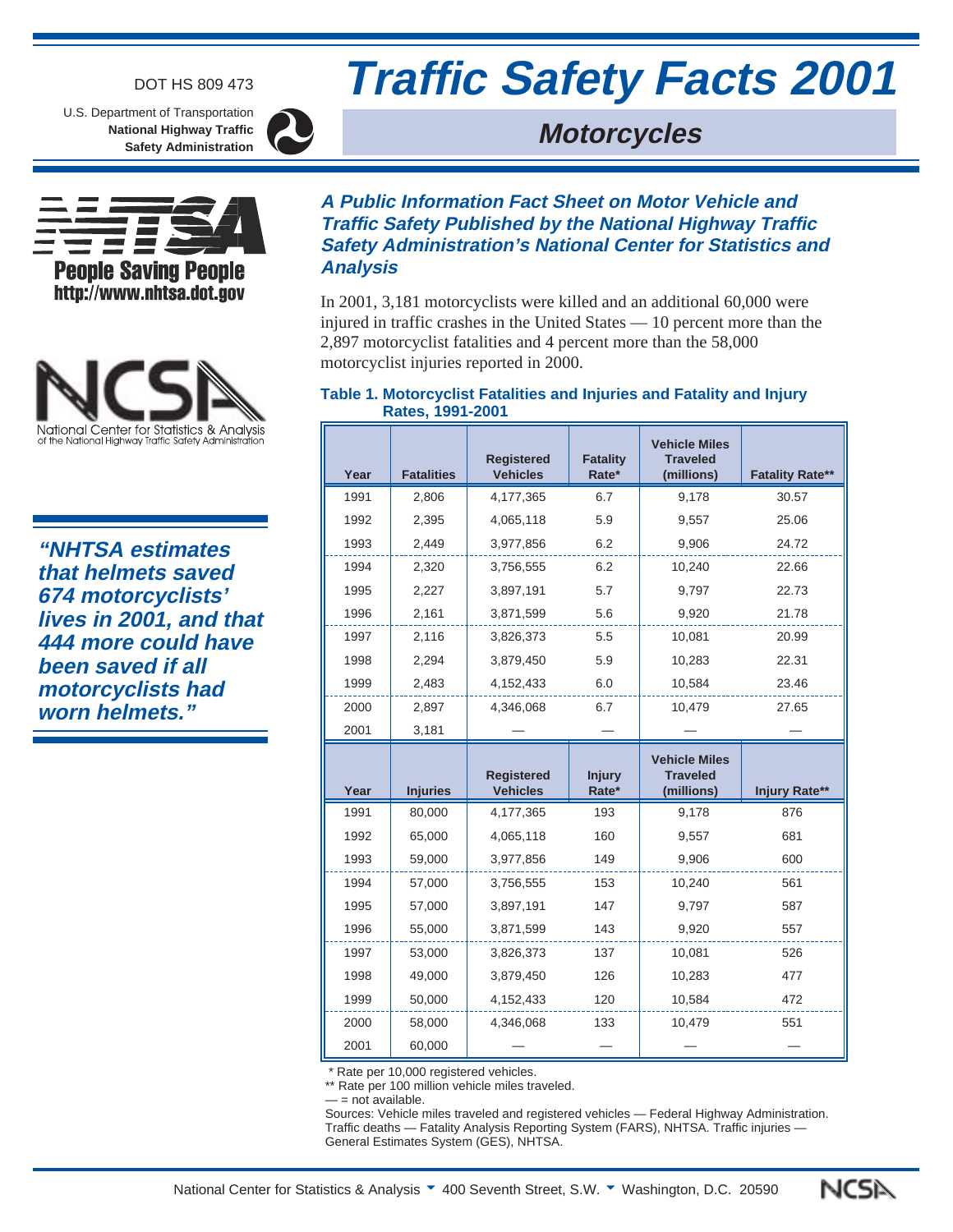More than 100,000 motorcyclists have died in traffic crashes since the enactment of the Highway Safety and National Traffic and Motor Vehicle Safety Act of 1966.

Motorcycles made up 2 percent of all registered vehicles in the United States in 2000 and accounted for only 0.4 percent of all vehicle miles traveled.

Per vehicle mile traveled in 2000, motorcyclists were about 21 times as likely as passenger car occupants to die in a motor vehicle traffic crash and 4 times as likely to be injured.

| <b>Fatality Rate</b>                   | <b>Motorcycles</b> | <b>Passenger</b><br>Cars | <b>Light Trucks</b> |
|----------------------------------------|--------------------|--------------------------|---------------------|
| 1990                                   |                    |                          |                     |
| Per 10,000 Registered Vehicles         | 7.6                | 2.0                      | 1.7                 |
| Per 100 Million Vehicle Miles Traveled | 33.94              | 1.69                     | 1.55                |
| 2000                                   |                    |                          |                     |
| Per 10,000 Registered Vehicles         | 6.7                | 1.6                      | 1.5                 |
| Per 100 Million Vehicle Miles Traveled | 27.65              | 1.31                     | 1.22                |
| Percent Change, 1990-2000              |                    |                          |                     |
| Per 10,000 Registered Vehicles         | $-11.8%$           | $-20.0\%$                | $-11.8%$            |
| Per 100 Million Vehicle Miles Traveled | $-18.5%$           | $-22.5%$                 | $-21.3%$            |

#### **Table 2. Occupant Fatality Rates by Vehicle Type, 1990 and 2000**

Note: 2001 registered vehicle and vehicle miles traveled data not available.

Per registered vehicle, the fatality rate for motorcyclists in 2000 was 4.1 times the fatality rate for passenger car occupants. The injury rate for passenger car occupants per registered vehicle was 1.2 times the injury rate for motorcyclists.

In 2001, motorcyclists accounted for 8 percent of total traffic fatalities, 9 percent of all occupant fatalities, and 2 percent of all occupants injured.

More than one-half (1,685) of all motorcycles involved in fatal crashes in 2001 collided with another motor vehicle in transport. In two-vehicle crashes, 75 percent of the motorcycles involved were impacted in the front. Only 6 percent were struck in the rear.

Motorcycles are more likely to be involved in a fatal collision with a fixed object than are other vehicles. In 2001, 28 percent of the motorcycles involved in fatal crashes collided with a fixed object, compared to 17 percent for passenger cars, 12 percent for light trucks, and 4 percent for large trucks.

Motorcycles are also more likely to be involved in an injury collision with a fixed object than are other vehicles. In 2001, 12 percent of the reported injury crashes involving motorcycles were fixed object crashes, compared to 8 percent for passenger cars, 8 percent for light trucks, and 4 percent for large trucks.

In 2001, there were 1,428 two-vehicle fatal crashes involving a motorcycle and another vehicle. In 36 percent (516) of these crashes the other vehicle was turning left while the motorcycle was going straight, passing, or overtaking the vehicle. Both vehicles were going straight in 394 crashes (28 percent).

**"Per vehicle mile, motorcyclists are about 21 times as likely as passenger car occupants to die in a traffic crash."**

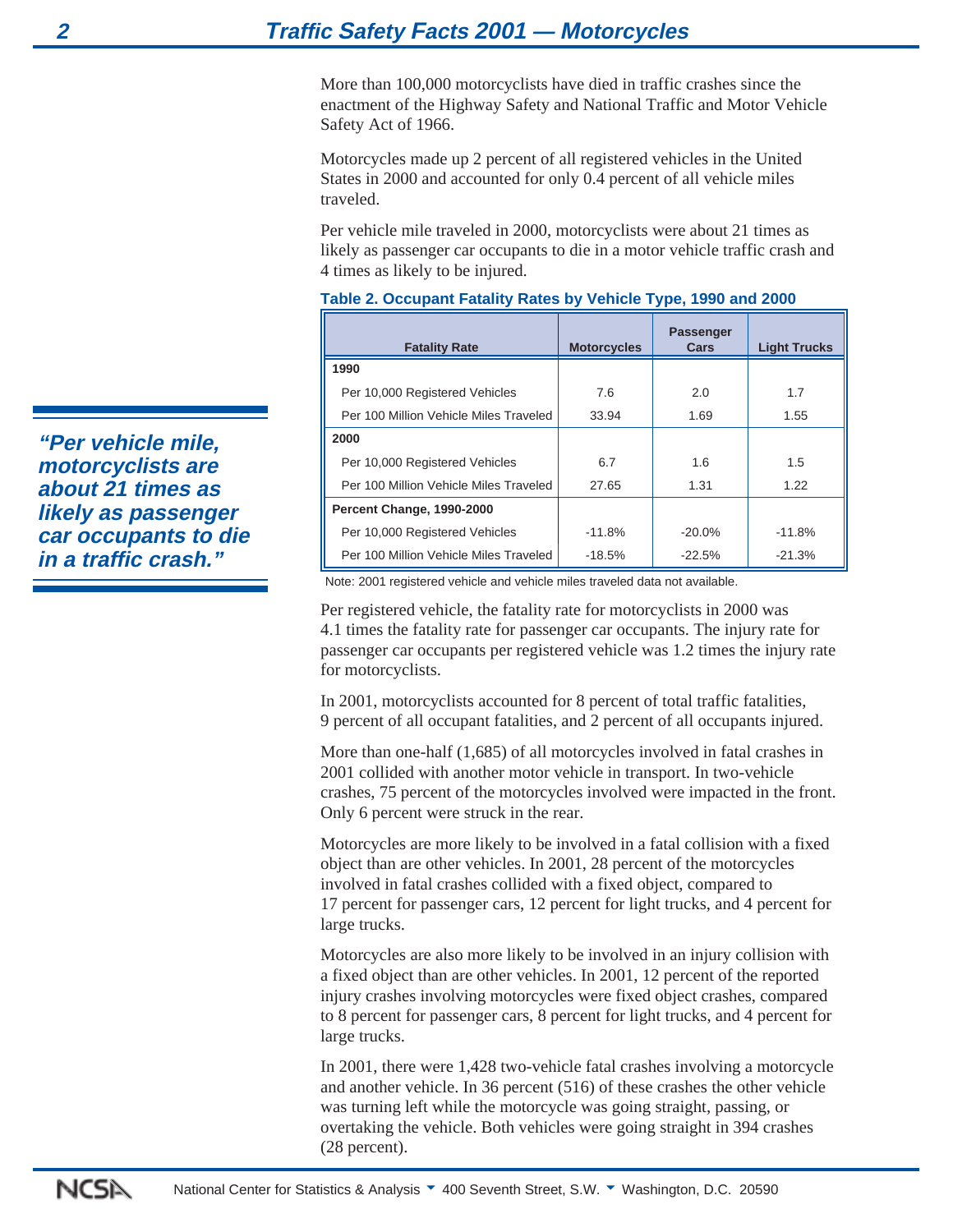Almost half (43 percent) of all motorcyclist fatalities in 2001 resulted from crashes in seven states: 299 in California, 287 in Florida, 243 in Texas, 146 in New York, 140 in Illinois, 128 in Pennsylvania, and 124 in Ohio.

*NHTSA has revised the definition of a speeding-related crash. A crash is considered speeding-related if the driver was charged with a speeding-related offense or if an officer indicated that racing, driving too fast for conditions, or exceeding the posted speed limit was a contributing factor in the crash.*

In 2001, 39 percent of all motorcyclists involved in fatal crashes were speeding, approximately twice the rate for drivers of passenger cars or light trucks. The percentage of alcohol involvement was 37 percent higher for motorcyclists than for drivers of passenger vehicles.

# **Licensing**

More than one out of four motorcycle operators (27 percent) involved in fatal crashes in 2001 were operating the vehicle with an invalid license at the time of the collision, while only 12 percent of drivers of passenger vehicles in fatal crashes did not have a valid license.

Motorcycle operators involved in fatal traffic crashes were 1.4 times as likely as passenger vehicle drivers to have a previous license suspension or revocation (18 percent and 13 percent, respectively).

More than 5 percent of the motorcycle operators involved in fatal crashes in 2001 had at least one previous conviction for driving while intoxicated on their driver records, compared to less than 4 percent of passenger vehicle drivers.





**"More than one out of four motorcycle operators in fatal crashes in 2001 were operating the vehicle with an invalid license."**

NCSN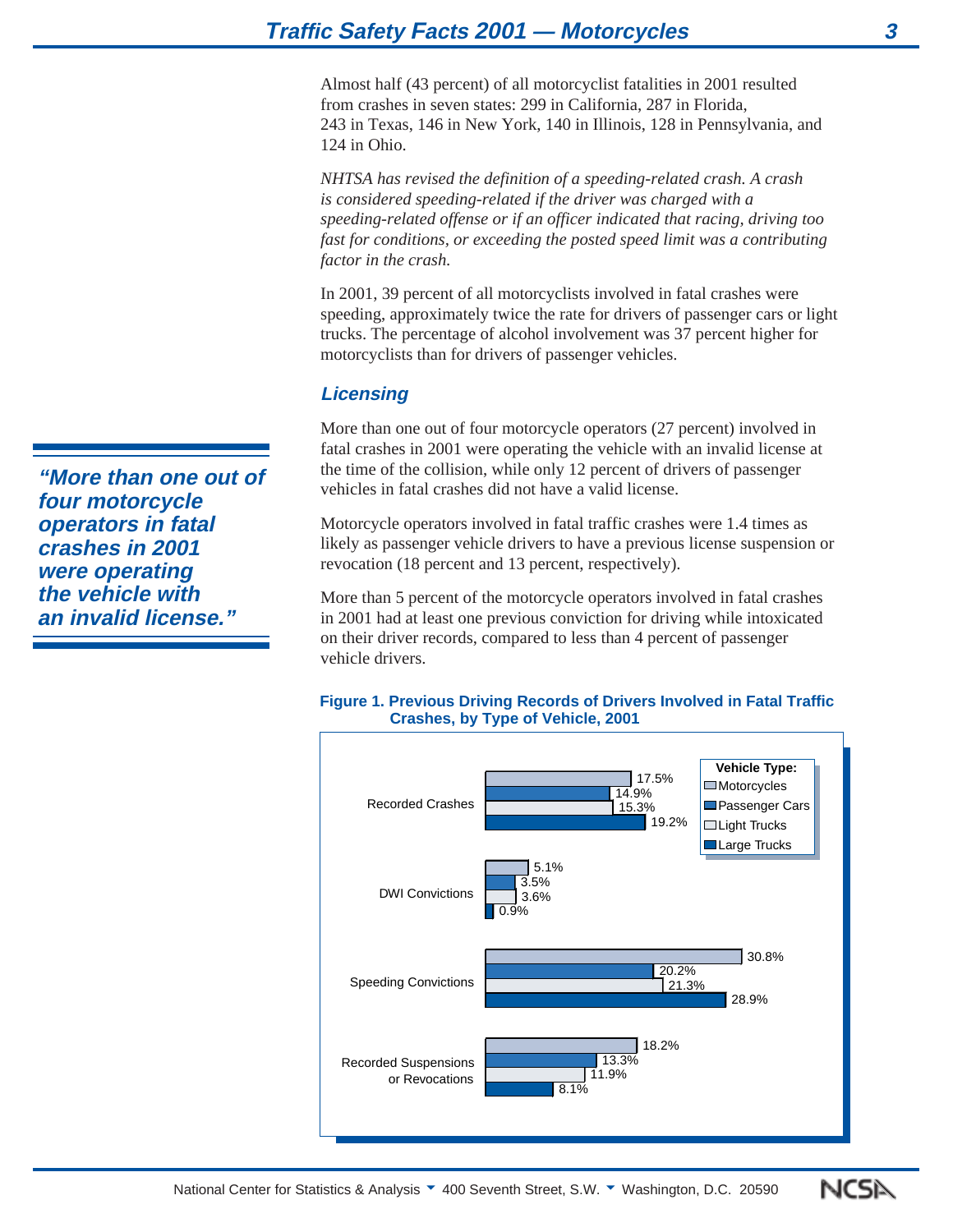# **Alcohol**

*In 2001, NHTSA began using a revised method — multiple imputation to estimate missing information about blood alcohol concentration (BAC) levels for persons involved in fatal crashes. The alcohol estimates in this fact sheet are based on the new imputation method. More information on the new multiple imputation method, including detailed tabulations of alcohol involvement in various categories (age, sex, time of day, etc.), is available in NHTSA Technical Report DOT HS 809 403,* Transitioning to Multiple Imputation: A New Method to Estimate Missing Blood Alcohol Concentration (BAC) Values in FARS.

Motorcycle operators involved in fatal crashes in 2001 had higher intoxication rates, with blood alcohol concentrations (BAC) of 0.08 grams per deciliter (g/dl) or greater, than any other type of motor vehicle driver. Intoxication rates for vehicle operators involved in fatal crashes were 29 percent for motorcycles, 23 percent for light trucks, 23 percent for passenger cars, and 1 percent for large trucks.

In 2001, 29 percent of all fatally injured motorcycle operators were intoxicated (BAC 0.08 g/dl or greater). An additional 7 percent had lower alcohol levels (BAC 0.01 to 0.07 g/dl). The intoxication rate was highest for fatally injured operators between 40 and 44 years old (42 percent), followed by ages 35 to 39 (40 percent) and ages 30 to 34 (35 percent).

Almost half (41 percent) of the 1,369 motorcycle operators who died in single-vehicle crashes in 2001 were intoxicated. Almost three-fifths (58 percent) of those killed in single-vehicle crashes on weekend nights were intoxicated

## **Figure 2. Intoxication Rates for Motorcycle Operators Killed in Traffic Crashes, by Time of Day, 2001**



**"Almost half of the motorcycle operators who died in single-vehicle crashes in 2001 were intoxicated."**

**"In 2001, motorcycle operators in fatal crashes had higher intoxication rates than any other type of driver."**

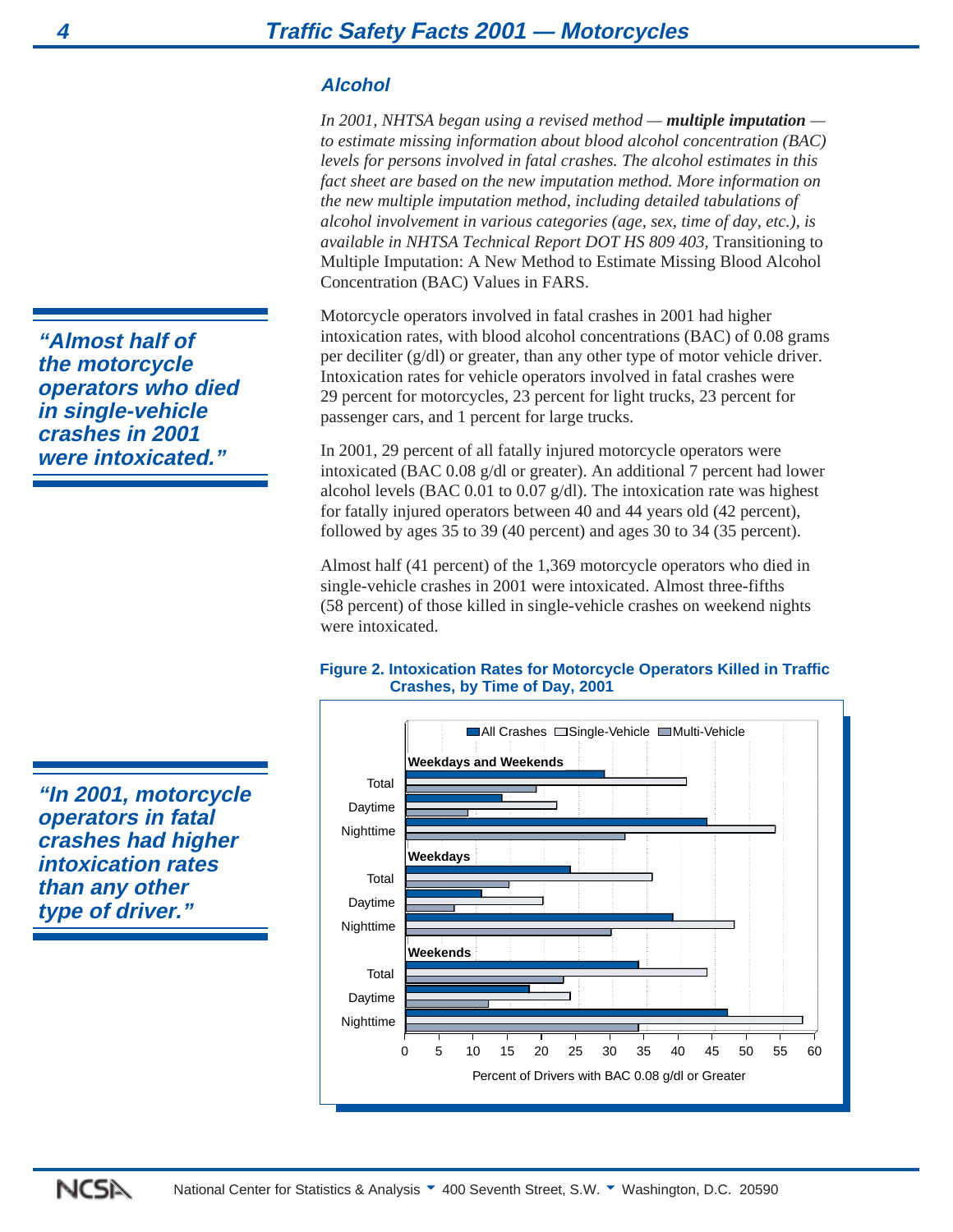Motorcycle operators killed in traffic crashes at night were more than 3 times as likely to be intoxicated as those killed during the day (44 percent and 14 percent, respectively).

The reported helmet use rate for intoxicated motorcycle operators killed in traffic crashes was 40 percent, compared with 60 percent for those who were sober.

# **Helmets**

NHTSA estimates that helmets saved the lives of 674 motorcyclists in 2001. If all motorcyclists had worn helmets, an additional 444 lives could have been saved.

Helmets are estimated to be 29 percent effective in preventing fatal injuries to motorcyclists.

Helmets cannot protect the rider from most types of bodily injuries. However, a recent NHTSA study showed that motorcycle helmets are 67 percent effective in preventing brain injuries. (Source: 1996 Crash Outcome Data Evaluation System (CODES): Report to Congress on Benefits of Safety Belts and Motorcycle Helmets.)

According to NHTSA's National Occupant Protection Use Survey, a nationally representative observational survey of motorcycle helmet, safety belt, and child safety seat use, helmet use declined by 13 percentage points over 2 years, from 71 percent in 2000 to 58 percent in 2002. This drop is statistically significant and corresponds to a striking 45 percent increase in nonuse.

Reported helmet use rates for fatally injured motorcyclists in 2001 were 53 percent for operators and 41 percent for passengers, compared with 54 percent and 47 percent, respectively, in 2000.

All motorcycle helmets sold in the United States are required to meet Federal Motor Vehicle Safety Standard 218, the performance standard which establishes the minimum level of protection helmets must afford each user.

In 2001, 20 states, the District of Columbia, and Puerto Rico required helmet use by all motorcycle operators and passengers. In another 27 states, only persons under a specific age, usually 18, were required to wear helmets. Three states had no laws requiring helmet use.

#### **For more information:**

Information on motorcycle traffic fatalities is available from the National Center for Statistics and Analysis, NPO-121, 400 Seventh Street, S.W., Washington, D.C. 20590. NCSA information can also be obtained by telephone or by fax-on-demand at 1-800-934-8517. FAX messages should be sent to (202) 366-7078. General information on highway traffic safety can be accessed by Internet users at http://www-nrd.nhtsa.dot.gov/people/ ncsa. To report a safety-related problem or to inquire about motor vehicle safety information, contact the Auto Safety Hotline at 1-800-424-9393.

Other fact sheets available from the National Center for Statistics and Analysis are Overview, Alcohol, Occupant Protection, Older Population, Speeding, Young Drivers, Pedestrians, Pedalcyclists, Children, Large Trucks, School Transportation-Related Crashes, State Traffic Data, and State Alcohol Estimates. Detailed data on motor vehicle traffic crashes are published annually in Traffic Safety Facts: A Compilation of Motor Vehicle Crash Data from the Fatality Analysis Reporting System and the General Estimates System.

**"Helmets are estimated to be 29 percent effective in preventing fatal injuries to motorcyclists."**